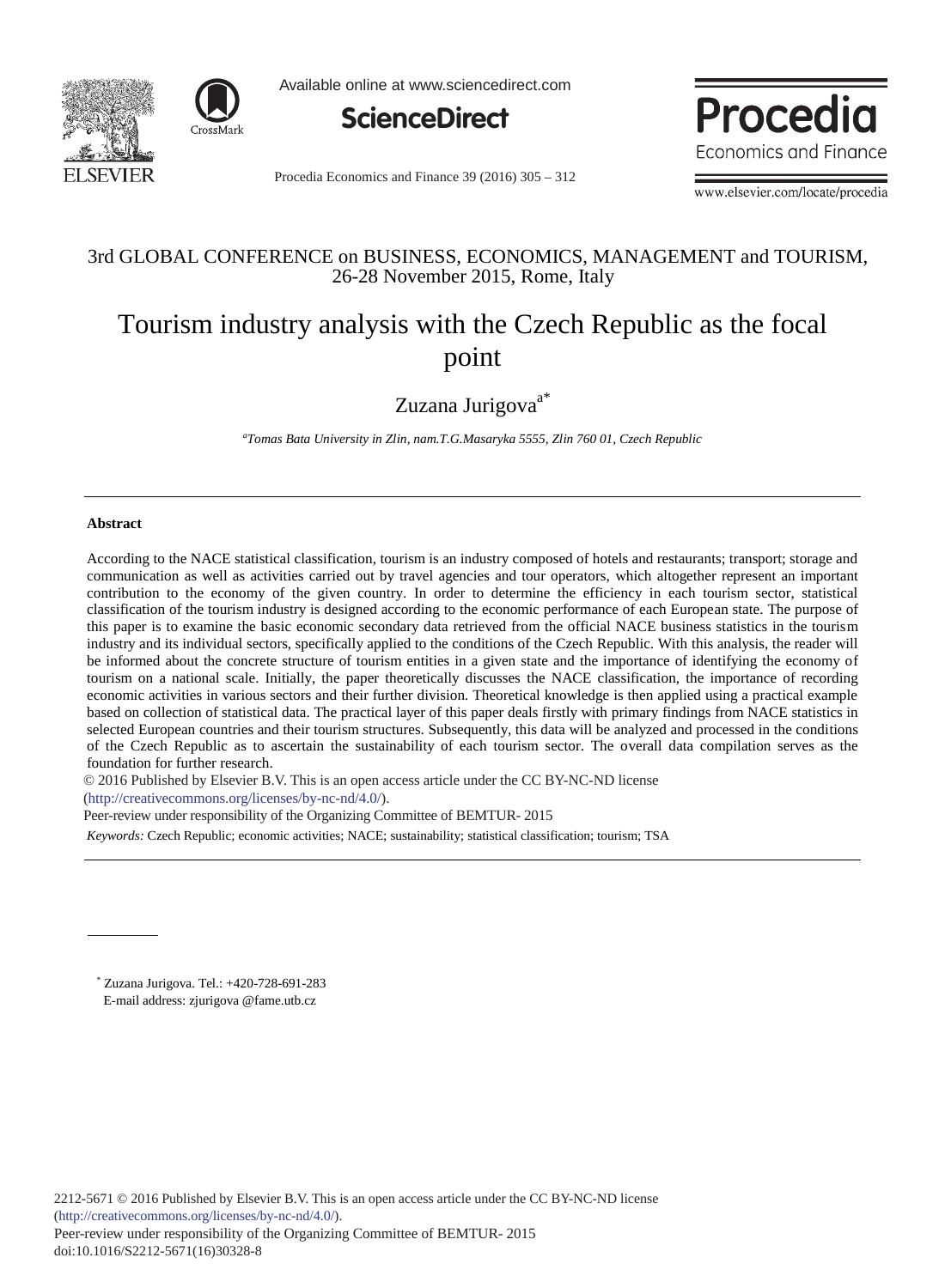# **1. Introduction**

In many states, the tourism industry represents an engine of the economy consisting of individual economic activities that are interlinked. The Czech Republic is not an exception to this rule, even though the percentage share of GDP is not as high as for instance in other European states such as Croatia (12.2%) or Greece (6.5%). Tourism in the Czech Republic is considered to be statistically consistent. In 2013, the most widely used macroeconomic indicator of the economic prosperity of the Czech tourism economy, namely the total contribution of Travel & Tourism to GDP, was estimated at 2.9%. Among country rankings this number equals to the world´s average percentage share in 2013, whereas the European average standard of GDP share is slightly higher, specifically 3.1 %. (World Travel & Tourism Council, 2014)

In order to capture the economic power comprising all activities in the tourism field, Eurostat, the Statistical Office of the European Communities, issued a statistical document for all economic activities in the European states, called NACE. Not only this document divides the industries into transparent clusters but furthermore this classification serves as a basis thanks to which individual European states can collect and measure statistical data in these activities. In the Czech Republic, this document is applied under the code CZ NACE.

By using the CZ NACE classification, national institutional bodies have an opportunity to classify and measure the impact of tourism in an overall national context. Besides measurement, a CZ NACE classification allows the monitoring of sustainability of the given economic activity in a long term. Such monitoring is vital for tourism facilities to ensure their operation in the next years.

The given study presents the outputs of chosen NACE statistical data in the Czech Republic. The retrieved secondary data will serve as a foundation for preparing a complex structure of Czech tourism economic activities. By analyzing numerical data in a time line, this paper will seek to explore the trend for principal tourism sub-sectors in the given state with respect to sustainability.

The aim of this paper therefore resides in an analysis of the chosen statistical data regarding NACE classification of tourism industry applied in the Czech Republic and its relationship towards tourism sustainability. The principal findings of this paper are retrieved from the secondary data of Czech Tourism which are further analyzed by descriptive statistics in the form of time series and 95% confidence interval. For further research dealing with measurement of sustainability of a chosen tourism economic activity, it is necessary to analyze the most crucial tourism activities in order to determine the specific ones which will be further subjected to future research.

# **Nomenclature**

GDP Gross domestic product NACE Nomenclature générale des activités économiques dans les Communautés Européennes (General Industrical Classification of Economic Activities within the European Communities) TSA Tourism Satellite Account

#### **2. Conceptual framework**

Tourism as a term is not officially identified as an industry. Therefore the term tourism industry is used in this paper as a congregate of chosen sectors concerning core tourism activities. The tourism industry is perceived as a specific multi-sector industry with an economic contribution of high importance. Such a multi-sector nature of tourism leads to difficulties with the objective measurement of economic efficiency and importance of tourism. (Leidner, 2004)

#### *2.1. Characteristics of the NACE classification*

In general, the NACE classification of economic activities was developed and used for the first time in 1970 to allow better orientation in all economic activities and measurement of economic contributions. The NACE system of classification is a part of the international system of economic classification on the European level and it is based on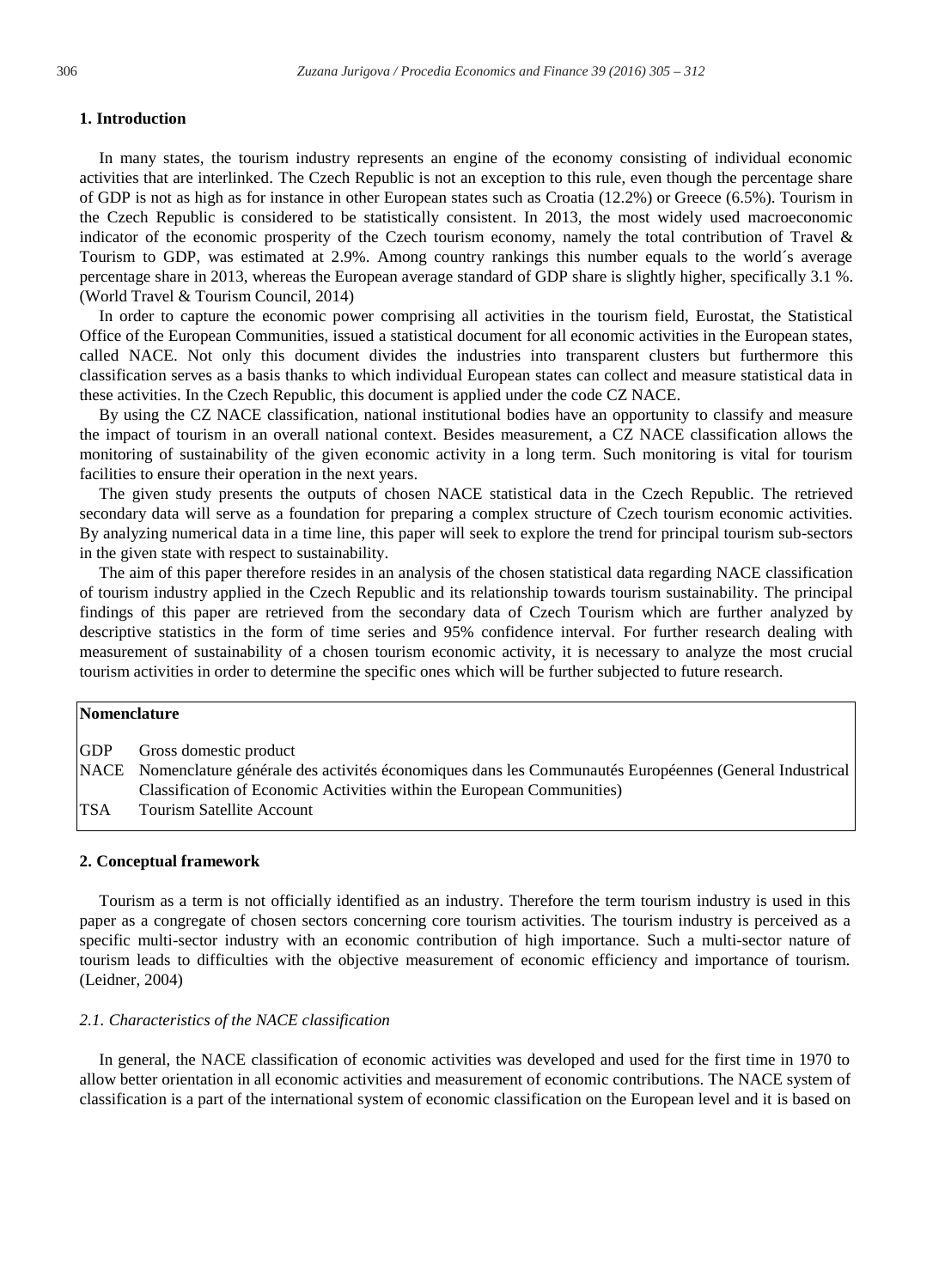a less elaborated world classification titled ISIC (the United Nations International Standard Industrial Classification of all Economic Activities). The aim of such integrated structure of economic activities is to enable comparison of statistical results in different European states. (Eurostat, 2008)

Even though no official statistical division of tourism industry exists, in this paper the tourism industry will be classified based on the narrow level of classification as stated by Leidner (2004) into main sectors described below. Such absence of an official division means that the tourism industry is therefore difficult to measure economically as it is a multi-sector industry. Based on the European NACE classification (Eurostat, 2008) and Leidner (2004), tourism is for the needs of this paper classified as an aggregate of four basic economic activities, namely: hotels and restaurants; accommodation; transport, storage and communication; and travel agencies, tour operator reservation services and related services.

Eurostat defines an economic activity (2008) as the combination of "capital goods, labor, manufacturing techniques or intermediary products" used for production of outputs in the form of goods and services. To ensure that the system is transparent and economically applicable, NACE is structured into hierarchical levels, specifically into sections marked by an alphabetical code, divisions marked by a double-digit numerical code, groups marked by a triple-digit code and classes marked by a four-digit code.

The principal criteria that are applied while dividing the economic activities into groups concern the following (Eurostat, 2008):

- "the character of the goods and services produced"
- "the uses to which the goods and services are put"
- "the inputs, the process and the technology of production"

While the core description of the NACE system is officially constructed merely by the European Commission or Eurostat, concrete statistical data are measured by individual statistical offices in a given state.

In the Czech Republic, these data are measured by the Czech Statistical Office in an elaborated file called CZ NACE. It classifies core tourism economic activities as following:

- CZ NACE Section H: Transportation and Storage
	- 49 Land transport and transport via pipelines
	- 50 Water transport
	- 51 Air transport
	- 52 Warehousing and support activities for transportation
	- 53 Postal and courier activities
- CZ NACE Section I: Accommodation and Food Service Activities
	- 55 Accommodation
	- 56 Food and beverage service activities
- $\bullet$  CZ NACE Section N: Administrative and Support Service Activities
	- 79 Travel agencies, tour operator reservation services and related activities

However, it must be stated that similar research studies concerning particularly CZ NACE analysis of tourism economic activities has not been constructed yet. Therefore the literature lacks relevant sources arguing the importance of the NACE classification and justifying the significance of its implementation into further research.

# *2.2. Tourism Satellite Account*

For the purpose of this paper´s general overview, it is essential to ensure the reader is familiar with the statistical information data processing account called the Tourism satellite account (TSA). Generally, this gives basic information and relevant data about economic position of tourism in individual countries. Aside from the most desired information regarding the share of tourism on the gross domestic product, TSA compares the individual subsystems of tourism within annual statistical data in order to monitor the dynamic development of each. (Czech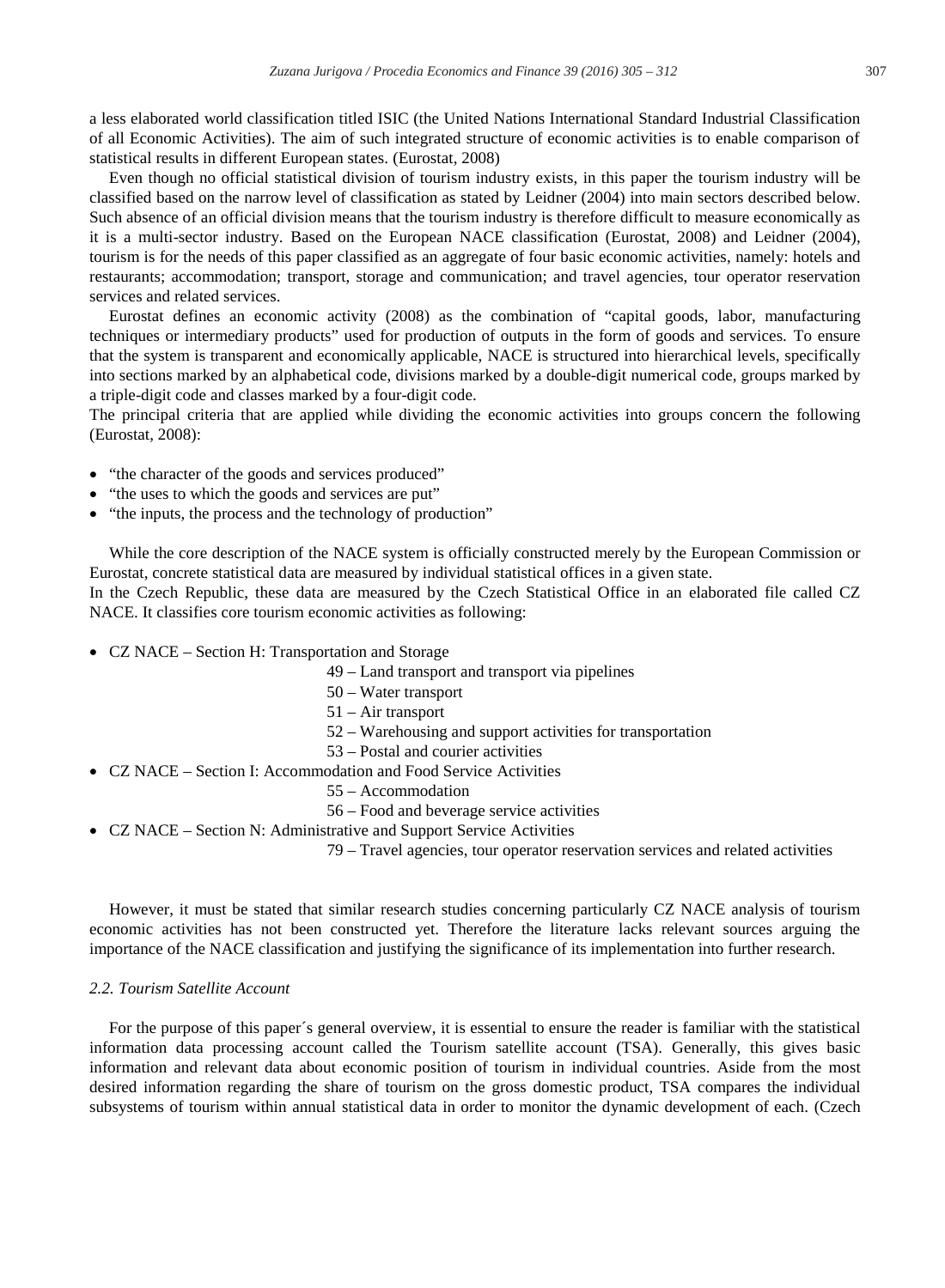statistical office, 2015) Generally, it is based on the balance in the national economy with respect to demand and supply of the product created by tourism.

More specifically from the perspective of demand and statistics in the Czech Republic, consumption divided into the following four main categories appeared to be the most relevant: (Czech statistical office, 2015)

- Consumption of outbound tourism in the Czech Republic (expenditures of residents on tourism within a foreign country)
- Consumption of inbound tourism in the Czech Republic (expenditures of non-residents directly in the Czech Republic and a part of expenditures spend in a home country which are subsequently directed to the Czech Republic in form of payments for accommodation, food etc.)
- Consumption of domestic tourism within the Czech Republic (expenditures of residents on tourism that includes not only expenditures spent on internal travels but also domestic expenditures spend as a preparation to travel abroad)
- Consumption of national tourism
- Consumption of internal tourism (synthesis of inbound and domestic tourism)

It is assumed that gross domestic product, employment, gross value added or capital formation is highly connected with the demand side of TSA. GDP as a sum of gross added value and net taxes (i.e., taxes from tourism that are reduced by the subsidies provided for tourism products) includes consumption of internal tourism and domestic supply. (Czech statistical office, 2015)

With regards to the supply side of TSA, it is methodically suggested to divide tourism products and its subsectors into those typical for tourism, products related to tourism and following unspecific products. In the Czech Republic there are seven characteristic products related to tourism (Czech statistical office, 2015):

- Accommodation (including "hotels, resort sectors, suite/apartment hotels, motels, children and other holiday homes, visitor flats and bungalows, cottages and cabins without housekeeping services, youth hostels, mountain refuges, provision of accommodation in campgrounds, trailer parks, recreational camps, fishing and hunting camps for short stay visitors, provision of space and facilities for recreational vehicles, student residences, school dormitories, workers hostels, rooming and boarding houses and railway sleeping cars"), European commission (2008)
- Food and beverage (including "restaurants, cafeterias, fast-food restaurant, take-out eating places, ice-cream truck vendors, mobile food carts, food preparation in market stalls, event catering, bars, taverns, cocktail lounges, discotheques (predominantly serving beverages), beer parlours, coffee shops, fruit juice bars and mobile beverage vendors"), European commission (2008)
- Passenger transport services
- Travel agency and tour operators services
- Cultural services
- Recreational services and other entertainment
- Other tourism services (e.g., financial and insurance services or rental of other goods)

# **3. Methodology**

# *3.1. Objective of the research*

The main objective of the research is to analyze chosen statistical data regarding the CZ NACE classification of the tourism industry applied in the Czech Republic and finding its relationship towards tourism sustainability. Subsequently the results will serve as a foundation for choosing one relevant tourism economic activity in the Czech Republic that will be further subjected to the measurement of economic sustainability in follow-up research.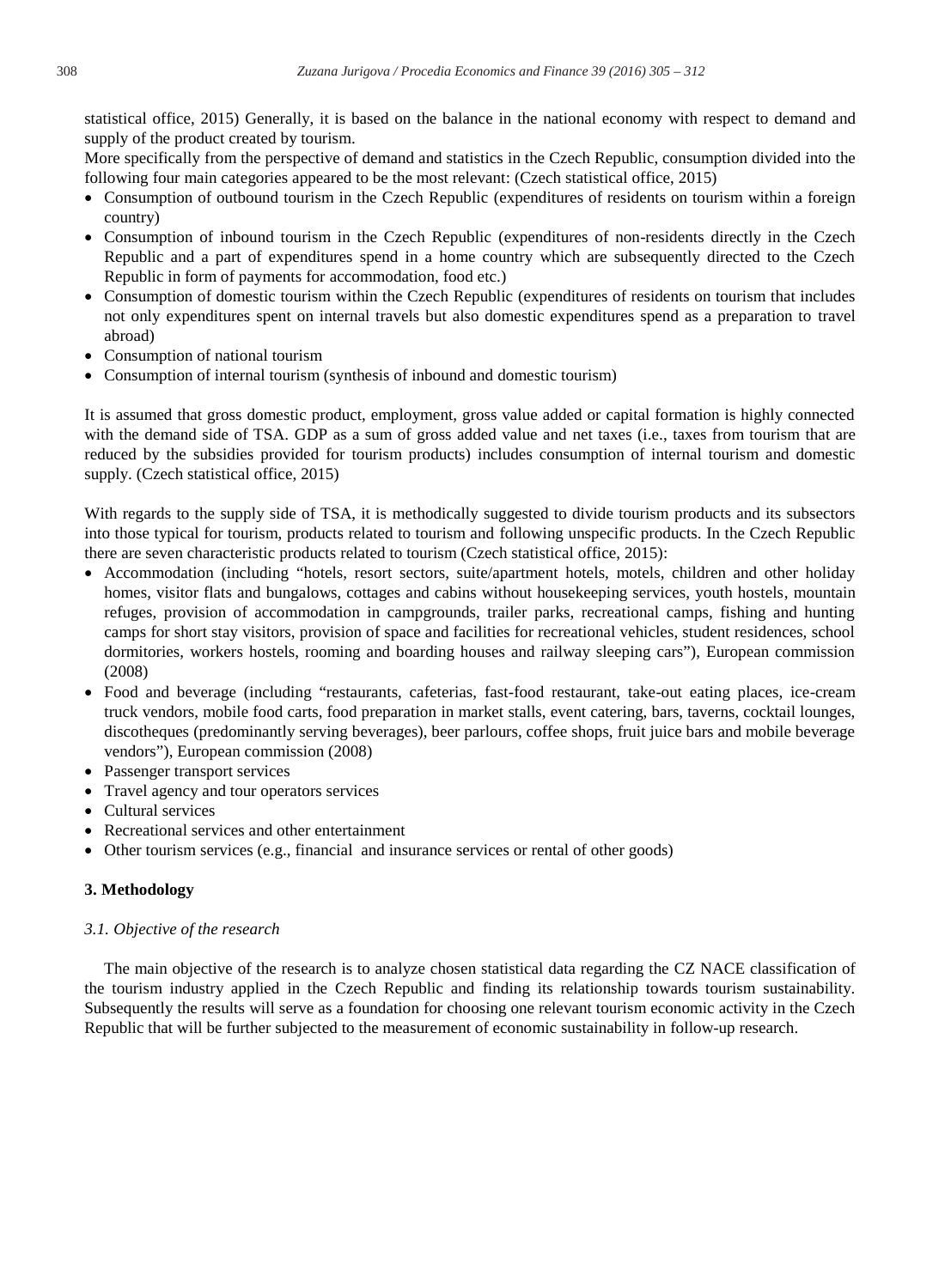# *3.2. Data selection*

The principal findings of this paper are based on the retrieved secondary data from the Czech Statistical Office and Tourism Satellite Account. In order to discover the relationship between the individual tourism economic activities, these secondary data from the Tourist Satellite Account of the Czech Republic have been selected as the primary ones for the purposes of the paper:

- Gross domestic product of tourism in the Czech Republic
- Gross value added in the Czech Republic
- Consumption of internal tourism in the Czech Republic (the sum of inbound and domestic tourism)

In order to capture the change in these economic values, the graphs provide the reader with the yearly values of variables for data samples from 2008 to 2013 (the year 2013 is based on preliminary data). Data are expressed in the Czech national currency, in millions.

The selection of the data was based on their relevance for future research. Specifically, data of consumption of internal tourism will be compared for each chosen CZ NACE sector of tourism industry in relation to the gross domestic product.

#### *3.3. Applied methods*

Due to the type of chosen data, the research statistical methods used for processing data concern descriptive statistics only. Firstly data are assessed by using econometrics with focus on time series. Analysis of time series is used for capturing the sequence of observed data arranged in time.

Secondly the 95% confidence interval is used for providing the range of an interval that "sets the probability that an estimate derived from the sample will fall within the interval". (Smith, 2010, p.101) This means that the interval estimates the lower and upper boundary that is likely to happen in 95%. The remaining 5% will not contain the estimated and predicted values. From a sample of chosen secondary data, standard deviation and average relative frequency has to be calculated in order to obtain the concrete values of the confidence interval for the monitored period.

#### **4. Results and findings**

In the Czech Republic, the Czech Statistical Office counts eight characteristic tourism products mentioned in chapter 2.2. Only four CZ NACE economic categories characteristic for tourism were chosen for processing due to their main economic relevance for a national tourism economy, namely transportation and storage, accommodation and food and beverage service activities. However the fourth relevant indicator of tour operators and travel agencies has been omitted from research graph 1 as it has the smallest basis with comparison to the three aforementioned tourism categories. Moreover, its absolute growth is too small and relative growth too high, and this result does not mirror the reality (e.g. -12, 31% or -14, 26%). This is visible in table 1 and table 2.

The average absolute growth of consumption of internal tourism for the period 2008 – 2013 changed significantly in the accommodation sector, both positively and negatively. On one hand, this sub-sector has been prospering in the last two years. This means that the change of expenditures spent by domestic and inbound tourists financially supported the tourism economy. On the other hand, it is also a sector which was strongly affected by the economic crisis between 2008 and 2009, leading to a significant drop of expenditures spent by inbound and domestic tourists in the Czech Republic. This fact can also be observed in table 1.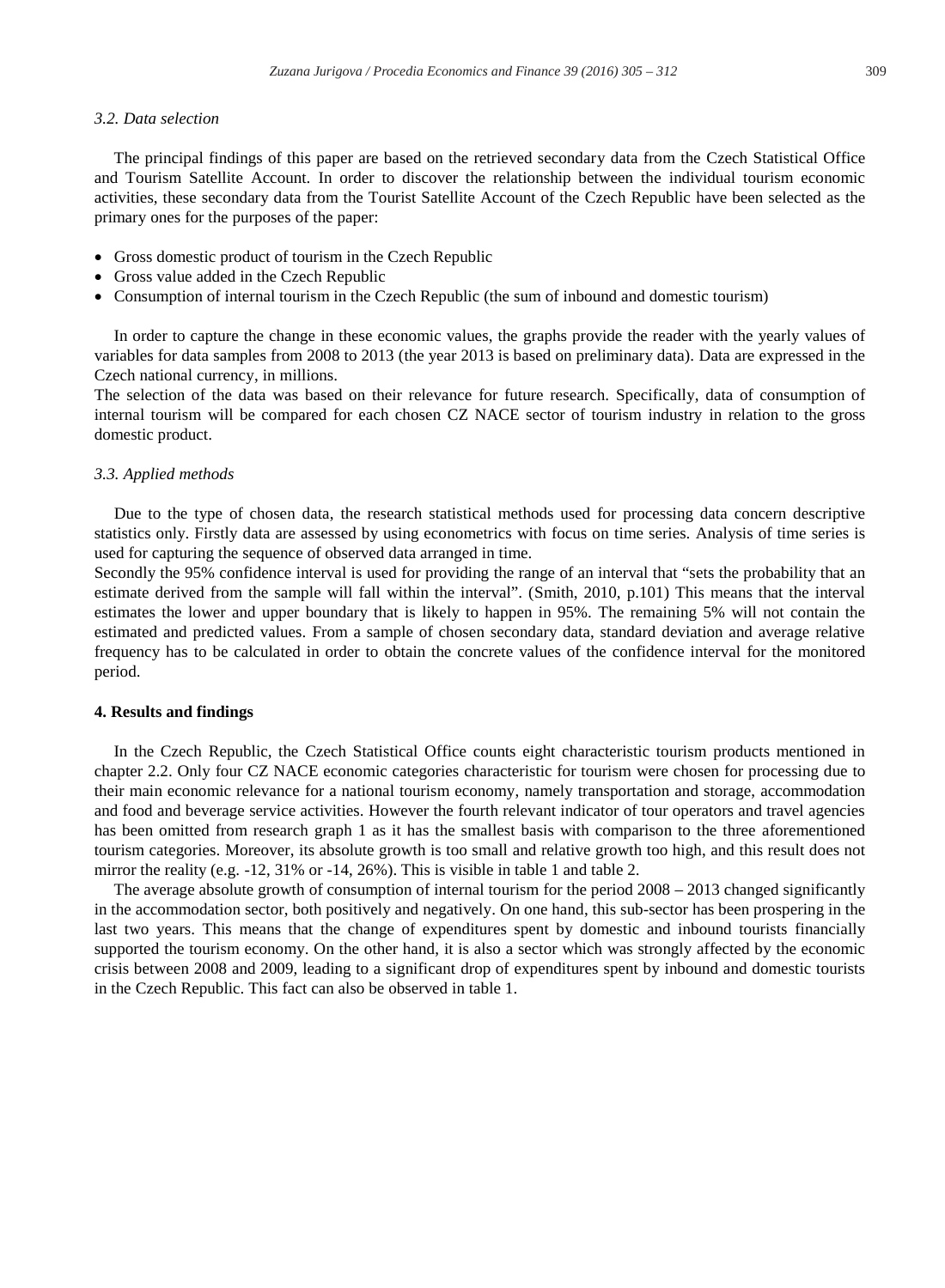| Monitored NACE indicator              | 2009     | 2010    | 2011    | 2012    | 2013    | Average<br>absolute<br>growth |
|---------------------------------------|----------|---------|---------|---------|---------|-------------------------------|
| Gross domestic product                | 842      | $-4040$ | 2022    | 9 1 2 5 | 6 5 3 3 | 2896                          |
| Gross value added                     | 2015     | $-1080$ | 1 3 7 3 | 7 7 4 8 | 5495    | 3 1 1 0                       |
| Accommodation                         | $-2,548$ | 1996    | $-1651$ | 2 2 0 5 | 3 9 9 1 | 799                           |
| Food and beverage                     | $-1513$  | $-4211$ | 214     | 1 0 9 3 | 3558    | $-172$                        |
| Transportation                        | $-2,502$ | 1085    | $-1229$ | 268     | 2934    | 111                           |
| Travel agencies and tour<br>operators | $-954$   | $-241$  | $-935$  | 435     | 267     | $-286$                        |

 Table 1. Average absolute rate of growth of expenditures on chosen tourism economic activities according to CZ NACE (own processing based on data from Czech statistical office, 2008-2013)

In order to support the previously mentioned results, the highest average growth in the accommodation sector, amounting to nearly 102%, is apparent from table 2 which contains a relative expression of the values. Such extensive growth in accommodation services requires careful consideration of the sustainability aspect, in order to prevent future negative consequences for this sector. In the food and beverage sector, the downfall due to the economic crisis is visible from both table 1 and table 2. The economic crisis forced some domestic and inbound tourists to omit expenditures on food and to avoid frequent visits to restaurants, bars or other food establishments in this period. The downfall visible in the travel agencies and tour operators sector is also significant and in table 2 the relative differences between each year are visible.

 Table 2. Average rate of growth of expenditures on chosen tourism economic activities according to CZ NACE (own processing based on data from Czech statistical office, 2008-2013)

| Monitored NACE indicator              | 2009      | 2010      | 2011      | 2012  | 2013   | Average rate<br>of growth |
|---------------------------------------|-----------|-----------|-----------|-------|--------|---------------------------|
| Gross domestic product                | 0.81%     | $-3.87\%$ | 2.02%     | 8.92% | 5.86%  | 102.65%                   |
| Gross value added                     | 2.33%     | $-1.22%$  | 1.57%     | 8.73% | 5.70%  | 103.36%                   |
| Accommodation                         | $-6.46%$  | 5.41%     | $-4.24%$  | 5.92% | 10.11% | 101.95%                   |
| Food and beverage                     | $-3.34\%$ | $-9.61%$  | 0.54%     | 2.74% | 8.70%  | 99.62%                    |
| Transportation                        | $-5.76%$  | 2.65%     | $-2.92%$  | 0.66% | 7.14%  | 100.25%                   |
| Travel agencies and tour<br>operators | $-12.31%$ | $-3.55\%$ | $-14.26%$ | 7.74% | 4.41%  | 96.01%                    |

Expenditures spent on food and beverages are logically the highest, however their oscillation is visible in the years of financial crisis and they have only reached their approximate pre-crisis levels in the last two years. However, the expenditure indicators of accommodation and transport services have both developed in the same direction. By comparing the expenditures of internal tourism aimed at accommodation facilities with others, it is easy to see that this is the fastest-growing of all chosen tourism facilities. This growth in the accommodation sector can be partly caused by the change of preferences and behavior of the clients directly proportional to the higher living standards. Gross domestic product and gross value added do not significantly copy any of the expenditures in the NACE division demonstrated in fig.1.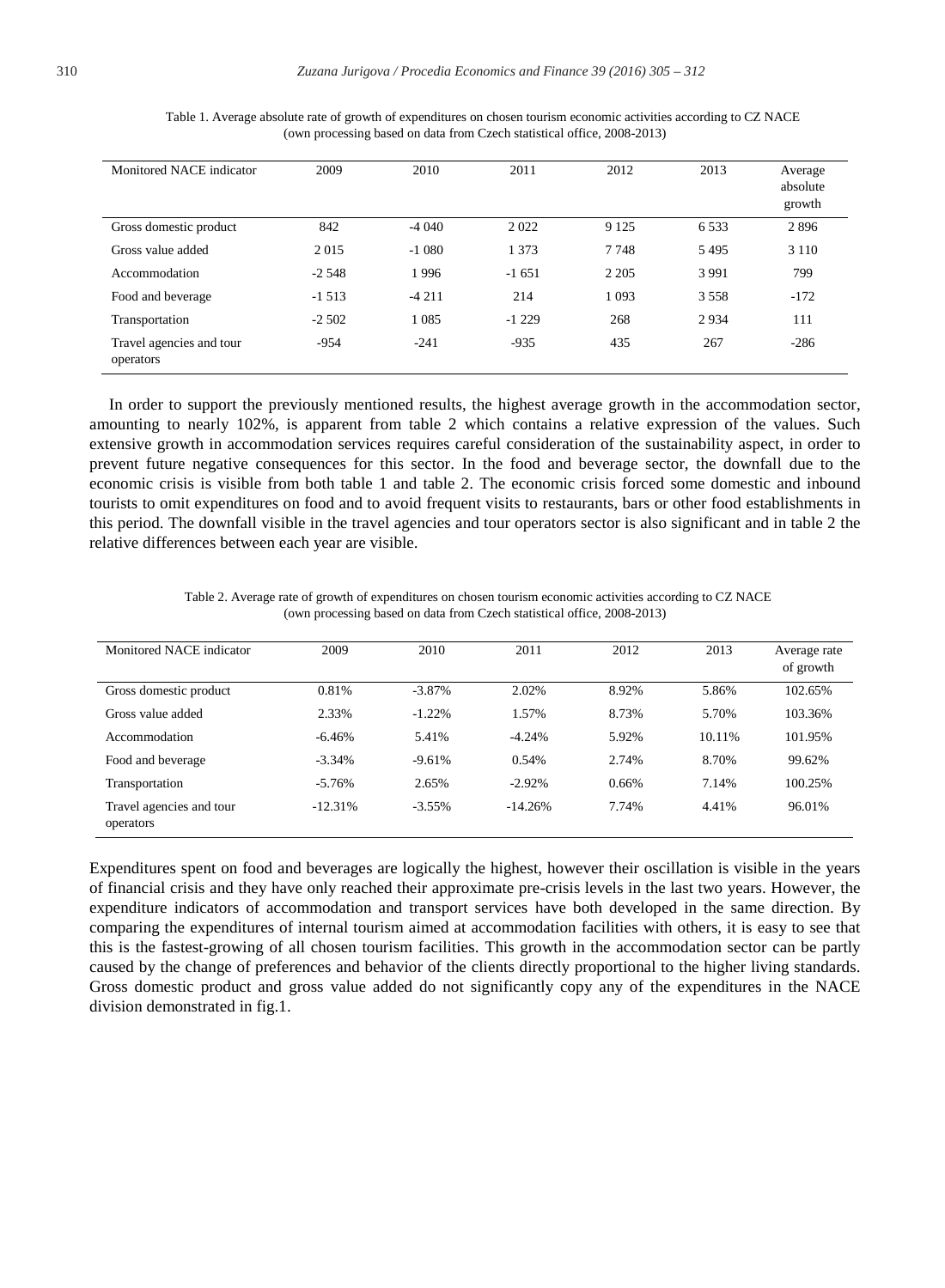

Fig. 1. Overall number of tourism economic activities according to CZ NACE (own processing based on data from the Czech Statistical Office, 2008-2013)

Given the general comparison of tourism economic NACE activities, the second phase of this research consists of the calculation of the 95% confidence interval for each tourism economic activity. In table 3, the 95% confidence interval is calculated with respect to GDP and individual consumption of internal tourism to NACE tourism activities. It suggests how the values will behave complexly, not only in the six researched years. Although the range of selected years 2008-2013 is clear from the retrieved secondary data, this identification of the confidence interval predicts how the values will develop within the long-term.

Table 3. Confidence interval for expenditures on internal tourism vs. GDP divided according to CZ NACE (own processing based on data from Czech statistical office, 2008-2013)

| 95% confidence interval | Accommodation | Food and<br>beverage | Transportation | Travel<br>agencies, tour<br>operators |
|-------------------------|---------------|----------------------|----------------|---------------------------------------|
| lower                   | 0.353761      | 0.369873             | 0.372545       | 0.052427                              |
| upper                   | 0.383224      | 0.425967             | 0.418576       | 0.07035                               |

This means that with 95% certainty, the middle value of the proportion of two variables, GDP of tourism and accommodation expenditures, will generally lie in the interval of 35.3761% – 38.3224%. The average relative frequency of chosen data within the accommodation sector and GDP is 36.8492%. The structure of these data describes each subsystem´s behavior with 95% certainty within more samples. This observation reliably captures the properties of each subsector of tourism from a long-term period, which is important from the sustainability aspect.

#### **5. Conclusion and further research**

.

Tourism is an economically important sector in the Czech Republic as it represents a 2.9% contribution to GDP. Since tourism consists of direct and indirect economic activities, it can be defined as a multi-sector industry and each of its sectors has an individual share on the GDP. Therefore this multi-sector character of tourism allows the separate measurement and specification of individual sub-sectors.

The outcome and findings of this research were aimed at comparing chosen TSA characteristics of tourism activities classified according to NACE division. This comparison will subsequently serve as a foundation for the further research of tourism sustainability. Its purpose was to find an economically important tourism sector in comparison with other relevant tourism sectors in which sustainability will be measured. The main reason for using statistical methods is due to the variability of data. In the first phase, time-series revealed that the accommodation